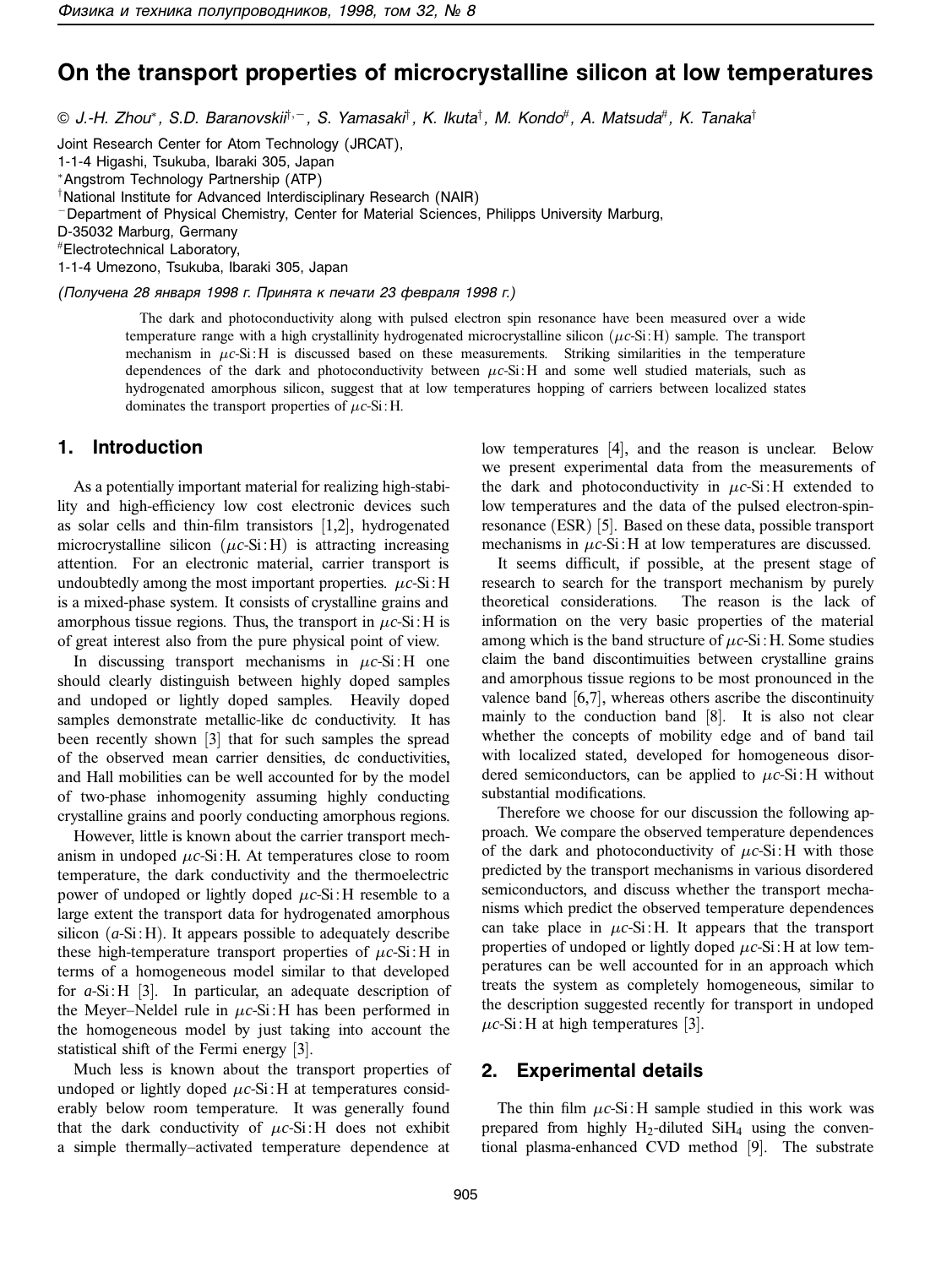

**Figure 1.** Fourier transform ESEEM spectra for CE (*a*) and DB  $(b)$  in  $\mu$ *c*-Si: H.

temperature was 250◦C. The main characteristics of the sample are as follows: thickness  $d = 0.42 \,\mu \text{m}$ , volume fraction of the crystallites  $\rho = 90\%$ , room temperature dark conductivity  $\sigma_d(RT) = 1.5 \times 10^{-5} \Omega^{-1}$ cm<sup>-1</sup>, dark dangling bond density  $N_{DB} = 1.4 \times 10^{16} \text{ cm}^{-3}$ . The crystallinity was measured by Raman scattering spectroscopy and confirmed by transmission electron microscope (TEM) observation. The two-pulse electron-spin-echo envelope modulation (ESEEM) measurement [10,11] was carried out using an ESR spectrometer operated at 8 GHz. The classical Hahn echo pulse sequence was used,  $P(90°)$ - $\tau$ - $P(180°)$ - $\tau$ -echo, where  $\tau$  is scanned. The conductivity of the sample was measured using a coplanar electrode configuration and the electrodes were Al evaporated on top of the film. For the photoconductivity measurements, a red laser (Ti-Sapphire,  $\lambda$  = 710 nm) was used to illuminate the sample. The photoconductivity is defined as the difference between the total conductivity measured under illumination and the dark conductivity.

The TEM measurement revealed that the film had a columnar structure, with the crystallities extending to almost the entire thickness of the film. No clear amorphous regions could be seen between the grains due to the high  $(90°)$ crystallinity. Two ESR signals were observed in the sample: one is the dangling bond (DB) center at  $g=2.005$  and the other is the conduction electron (CE) signal at  $g = 1.998$ . The ESEEM is capable of detecting the nuclear species surrounding the spin center [10,11], making use of hyperfine interactions between the electron spin and its surrounding nuclear spins, and thus gives information on the spatial distribution of the electron spins.

Fig. 1 shows the frequency domain ESEEM spectra for CEs and DBs in  $\mu$ -Si: H obtained from the two-pulse ESEEM measurements. We find that for the CEs, only the double frequency of  $^{29}$ Si nucleus appears, whereas for DBs both the double frequncy of 29Si nucleaus and the fundamental frequency of  ${}^{1}$ H nucleus appear. The fact that the CE echo decay is modulated by only Si nucleus and the DB echo decay is modulated by both Si and H nuclei indicates clearly that the CEs are located in low-H-concentration regions and the DBs in high-H-concentration regions. Given the structure of  $\mu$ *c*-Si: H, the above results are direct evidence that the CEs are located in the crystalline grains and the DBs in the grain boundary regions. The ESR results have important implications for carrier transport in  $\mu$ *c*-Si : H. The fact that



**Figure 2.** Temperature dependence of the dark conductivity.



**Figure 3.** Temperature dependences of the photoconductivity at two light intensities.

Физика и техника полупроводников, 1998, том 32, № 8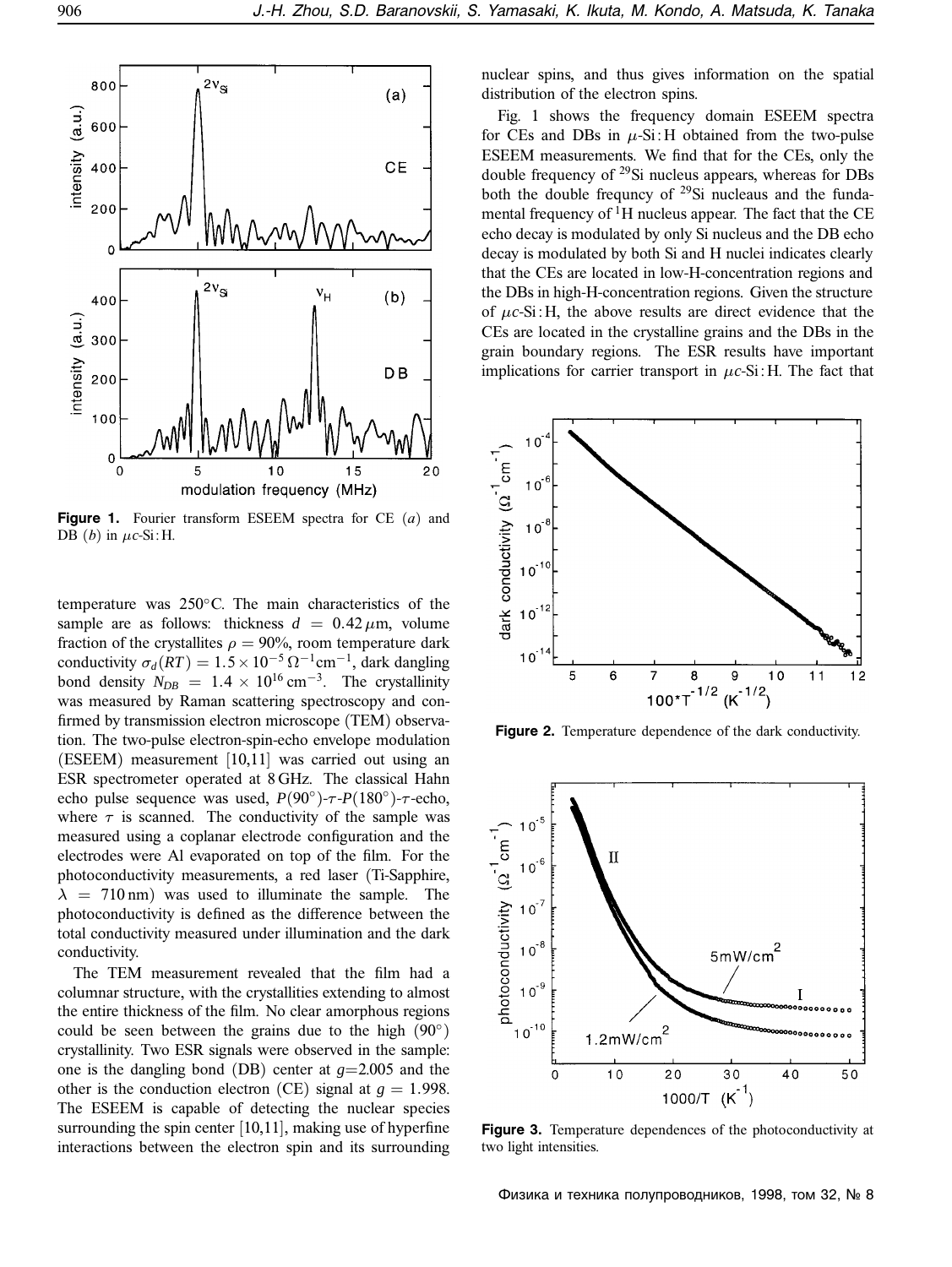

**Figure 4.** Temperature dependence of the exponent  $\gamma$  in the relation  $\sigma_p \propto F^{\gamma}$ .

the CEs prefer to reside in the grains implies that inside a grain the electrons are at a local energy minimum. In other words, electrons have to overcome an energy barrier when they move from one grain to another. Naturally, the energy barriers separating the grains are most likely to be the grain boundaries.

To get futher insights into the transport mechanism in  $\mu$ *c*-Si: H, we measured the dark ( $\sigma$ <sup> $d$ </sup>) and photoconductivity  $(\sigma_p)$  of the sample over a wide temperature range. Fig. 2 shows the *T* dependence of the dark conductivity  $\sigma_d$ . Below room temperature the data is well fitted with

$$
\sigma_d \propto \exp[-(T_0/T)^{1/2}], \qquad (1)
$$

where  $T_0 \approx 2.6 \times 10^4$  K as determined between 80 and 120 K. The temperature dependences of  $\sigma_p$  is shown in Fig. 3 for two light intensities. Two regimes can be seen: the regime I below  $\sim$  40 K where  $\sigma_p$  is essentially independent of *T* and the regime II above  $\sim$  40 K where  $\sigma_p$  increases rapidly with *T*. From the intensity dependence  $\sigma_p \propto F^{\gamma}$ , where *F* is the light intensity, we found that the recombination is strongly *T* dependent. The temperature dependence of the parameter  $\gamma$  is shown in Fig. 4.

# **3. Discussion**

As already mentioned, very little information is available regarding the band structure of µ*c*-Si : H. Moreover, several rather contradictory reports have been published on the band edge discontinuities between crystalline silicon (*c*-Si) and  $a-Si:H$  [6–8]. From the measurements of the internal photoemission at *c*-Si/*a*-Si : H heterojunction, Mimura and Hatanaka [6] concluded that the major band edge discontinuity occurs in the valence band ( $\Delta E_v = 0.71 \text{ eV}$ ), while it is only 0.09 eV in the conduction band  $(\Delta E_c)$ . Cuniot and Marfaing [7], on the other hand, used a structure of  $c$ -Si / $\langle$ sputtered *a*-Si : H $\rangle$  and found the discontinuity in the valence band negligible, with the main discontinuity existing

in the conduction band. Xu et al. [8] found the discontinuity in the valence band  $\Delta E_v \approx 0.26 \text{ eV}$  with a negligible discontinuity in the conduction band  $\Delta E_c \approx -0.02 \text{ eV}$ between *c*-Si : H and *a*-Si : H. Under such circumstances it is not possible to discuss in detail the transport mechanism. Therefore we just discuss below the possible mechanisms which in principle could account for our experimental data, and specify the physical conditions for their realization.

We start with the dark conductivity, described by Eq.  $(1)$ . Such a temperature dependence is well known for two classes of materials — granular metals and those in which transport is by variable-range hopping (VRH) with the density of states (DOS) in the vicinity of the Fermi level possessing a Coulomb gap. Since no information is available on the DOS and on the localization of states in the vicinity of the Fermi level in  $\mu c$ -Si: H, we do not want to speculate on the Coulomb gap and on the VRH mechanism. Moreover, in those systems, such as doped crystalline semiconductors, where VRH leads to the *T* dependence of the conductivity described by Eq. (1), thus *T* dependence is observed in a very narrow range of low temperatures due to the small width of the Coulomb gap (usually less than 1 meV [12]). Therefore it is unlikely that VRH is responsible for the observed *T* dependence of the dark conductivity.

The similarity to the dc current in granular metals is striking. In granular metals, the *T* dependence described by Eq. (1) is widely observed over a broad temperature range with  $T_0 \approx 2 \times 10^4$  K [13,14]. There are some obvious structural similarities between  $\mu$ *c*-Si : H and granular metals. In both systems, grains are separated by a less conducting material and, as mentioned in the previous section regarding our ESR results, electrons have to overcome or to tunnel through an energy barrier when moving from one grain to another. Various mechanisms have been suggested to account for the *T* dependence by Eq. (1) for granular metals, among which the percolation model of Simanek [15] seems to be most plausible. However, all these mechanisms take into account just the temperature dependence of the carrier mobility  $\mu(T)$ , assuming the concentration of charge carriers  $n(T)$  to be independent of temperature. Such a description can be applies to  $\mu c$ -Si: H provided that the Fermi energy is located above the mobility edge of the crystalline grains. In such a case the activated dc conductivity at high temperatures would correspond to thermal activation over the energy barriers separating the crystalline grains, whereas the *T* dependence described by Eq. (1) at lower *T* would be due to transport mechanisms similar to those in granular metals.

If, however, the Fermi energy in  $\mu c$ -Si: H is located in the region of localized states in the mobility gap, as typical for undoped or lightly doped disordered semiconductors, the conductivity arises from thermal excitation of carriers across the mobility gap into extended states or by hopping processes via localized gap states. Generally, the temperature dependence of the dc conductivity is determined by both  $n(T)$  and  $\mu(T)$ 

$$
\sigma_d = e\mu(T)n(T). \tag{2}
$$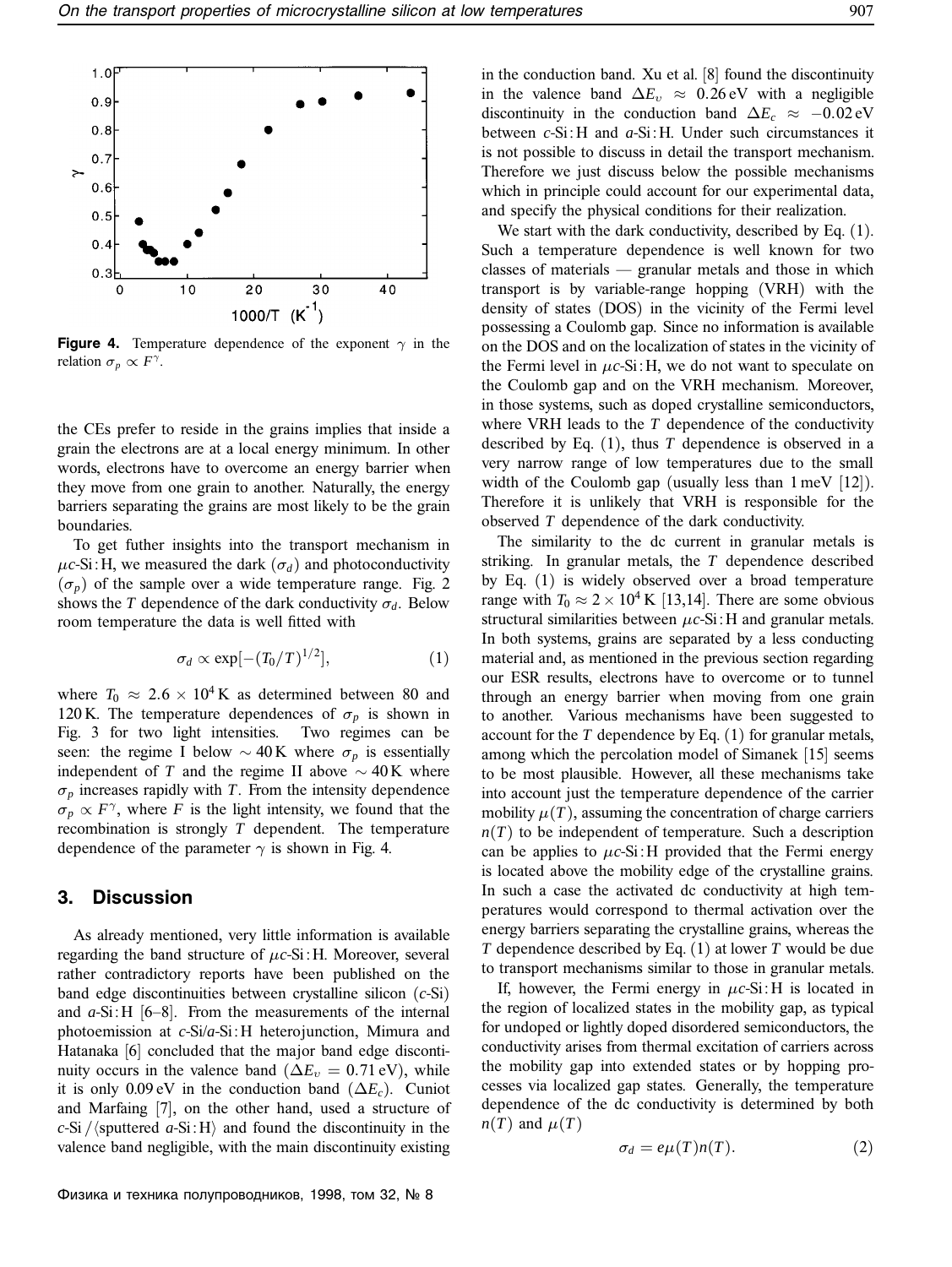If one assumes that conduction via extended states dominates the transport, as suggested by Overhof and Otte [3] for high temperatures,  $n(T)$  is the only temperature-dependent factor and

$$
\sigma_d(T) = \sigma_0 \exp\left\{-[E_c(T) - E_f(T)]/kT\right\},\qquad(3)
$$

where  $\sigma_0$  is a conductivity characteristic of transport in extended states ( $\approx 200$  S/cm for *a*-Si: H [16]),  $E_c(T)$ – $E_f(T)$ is the difference in energy between the conduction level and the Fermi level. For transport in extended states, the *T* dependence described by Eq. (1) can appear only if  $E_c(T) - E_f(T) \sim (kT)^{1/2}$ . It is possible that such a relation is valid, and one can even try to search for a particular distribution of the DOS of localized states, which can provide such a relation, using, e. g., the model for the statistical shift of  $E_f$  suggested by Overhof and Beyer [16].

Another possibility is that transport in  $\mu$ *c*-Si: H at low temperatures is dominated by hopping processes via localized band tail states. In that case, some particular energy level  $E_t(T)$  in the band tail is responsible for the dc current [17]. This temperature dependent transport energy is determined by the interplay between the two temperature dependent factors in Eq. (2). For localized states close in energy to the band edge, the mobility is higher but the concentration of electrons is lower than for deeper energy states. This transport level and hence the whole temperature dependence  $\sigma_d(T)$  crucially depend on the form of DOS for localized states in the band tail  $[18]$ . For some particular form of DOS, hopping of electrons in the vicinity of the transport energy can, of course, give rise to the observed *T* dependence in Eq. (1). To find this particular DOS one should perform a series of computer simulations to those carried out in Ref. 17 with different forms of the DOS.

We now turn to discuss the temperature dependence of the photoconductivity (PC) shown in Fig. 3. The most remarkable feature of the PC is its similarity to the PC in *a*-Si: H [19]. At  $T \le 40$  K the magnitude of the PC essentially does not depend on temperature (regime I in Fig. 3) and at temperatures around 100 K the PC increases exponentially with temperature (regime II in Fig. 3). The PC of *a*-Si: H in the regime I is ascribed to the energy-loss hopping of photoexcited electrons and holes via localized band tail states [20]. In this regime, the charge carriers move by tunnel transitions to succesivily deeper localized states in the band tail. The rates of such transitions are not influenced by temperature, and hence the magnitude of the PC is temperature independent [20]. In *a*-Si : H, this energy-loss hopping is usually observed at  $T \lesssim 40 \,\mathrm{K}$  [19]. It thus seems reasonable to assume that the same mechanism takes place in  $\mu c$ -Si: H as well. One could argue that in our µ*c*-Si : H sample of 90% crystallinity, the number of localized band tail states is probably not as large as in *a*-Si : H for the same energy-loss hoping mechanism to work. However, the striking feature of the energy-loss hopping mechanism is that the conductivity is independent of the total density of the localized tail states [20]. Therefore it

is not surprising at all that even the magnitude of the lowtemperature photoconductivity of  $\mu$ *c*-Si: H is so close to that of *a*-Si : H.

If one assumes the energy-loss hopping mechanism for the low-temperature PC of  $\mu$ *c*-Si : H and  $\alpha$ -Si : H, one should assume that the dark Fermi energy in  $\mu$ *c*-Si : H is located in the region of localized states as is the case in  $a$ -Si: H. If so, the temperature dependence of the dark conductivity  $\sigma_d(T)$ cannot be determined solely by the temperature dependence of the carrier mobility  $\mu(T)$ . Hence it seems unlikely that the transport mechanism responsible for the temperature dependence of the dc current in granular metals can take place in  $\mu$ -Si: H as well. Therefore one should try to explain the  $T$  dependence in Eq.  $(1)$  by using either the extendedstate model of Overhof and Otte [3] or the transport-energy description of Gruenewald et al. [17].

It is worth nothing that the same two models — that of the transport energy [21] and that of the extended-states transport [22] have been suggested to describe the PC in *a*-Si : H at temperatures around 100 K. We do not think that it is possible to discriminate between these two approaches at the present stage of research, because even the band structure of  $\mu$ *c*-Si : H is not yet clear. But we think that it is resonable to search for the transport mechanism in undoped or lightly doped  $\mu$ *c*-Si: H at low temperatures in the framework of homogeneous transport models similar to those suggested for *a*-Si : H.

#### **4. Conclusions**

Dark and photoconductivity along with pulsed electron spin resonance have been measured with a  $\mu$ *c*-Si : H sample of 90% crystallinity over a wide temperature range below room temperature. At least three mechanisms can provide the observed temperature dependence of the dark conductivity:

(i) hopping mechanism for transport in granular metals with temperture dependent mobility and temperature independent concentration of carriers [13];

(ii) transport via extended states with temperature dependent concentration of mobile carriers and temperature independent mobility [16];

(iii) hopping transport via localized band tail states, where the interplay between the temperature dependent mobility  $\mu(T)$  and the temperature dependent concentration of carriers  $n(T)$  determine the transport path corresponding to the maximum of the product  $\mu(T)n(T)$  and hence determine the conductivity [17].

However, the low-temperature photoconductivity of  $\mu$ *c*-Si : H shows such a striking similarity to that of  $a$ -Si : H that it seems reasonable to assume the same transport mechanism for  $\mu$ *c*-Si : H and *a*-Si : H. This excludes possibility (i) above, because it is known that in *a*-Si : H the concentration of carriers is temperature dependent at all temperatures, no matter whether transport is via extended states or by hopping through localized band tail states [21,22]. Therefore